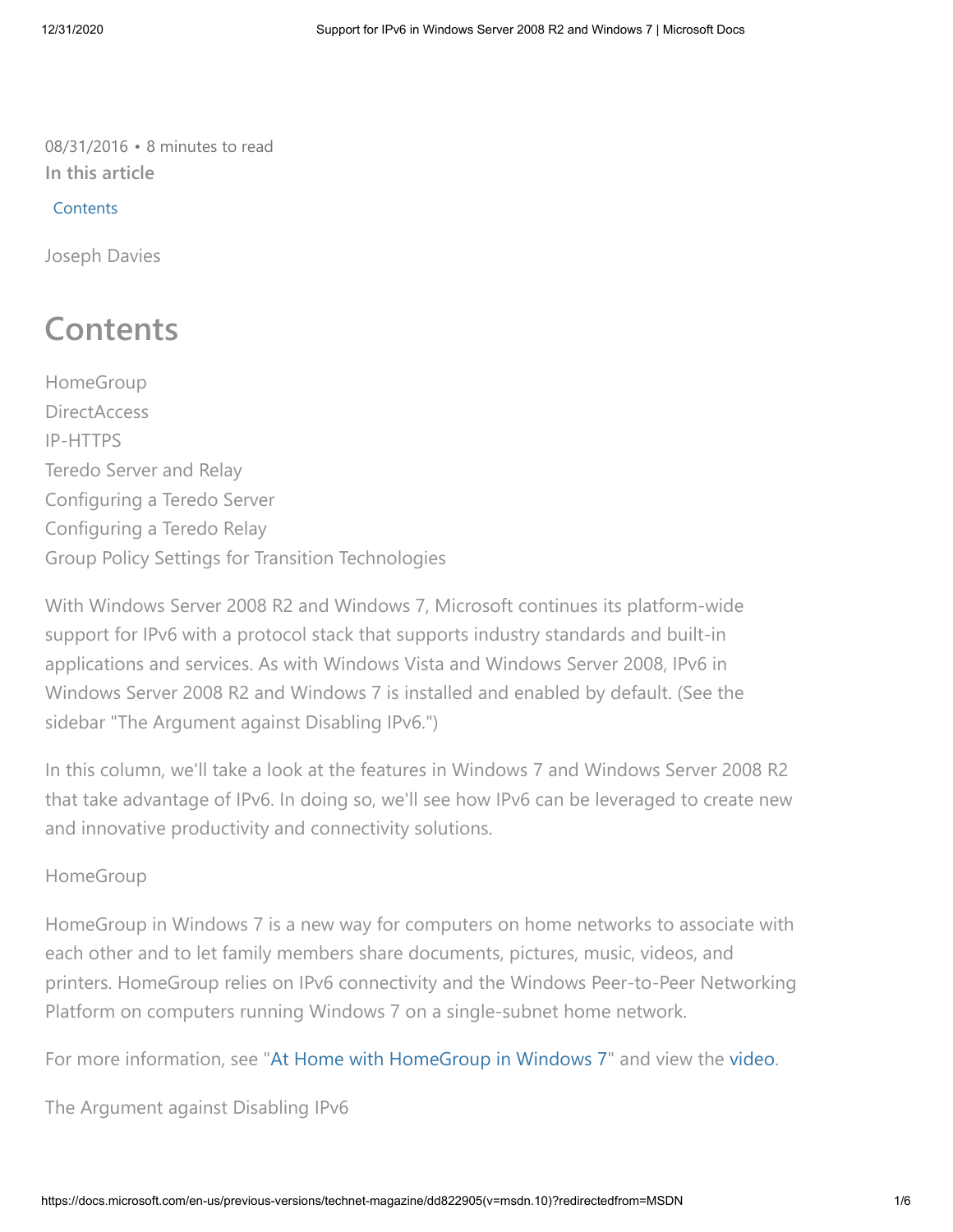### 12/31/2020 Support for IPv6 in Windows Server 2008 R2 and Windows 7 | Microsoft Docs

It is unfortunate that some organizations disable IPv6 on their computers running Windows Vista or Windows Server 2008, where it is installed and enabled by default. Many disable IPv6-based on the assumption that they are not running any applications or services that use it. Others might disable it because of a misperception that having both IPv4 and IPv6 enabled effectively doubles their DNS and Web traffic. This is not true.

From Microsoft's perspective, IPv6 is a mandatory part of the Windows operating system and it is enabled and included in standard Windows service and application testing during the operating system development process. Because Windows was designed specifically with IPv6 present, Microsoft does not perform any testing to determine the effects of disabling IPv6. If IPv6 is disabled on Windows Vista, Windows Server 2008, or later versions, some components will not function. Moreover, applications that you might not think are using IPv6—such as Remote Assistance, HomeGroup, DirectAccess, and Windows Mail could be.

Therefore, Microsoft recommends that you leave IPv6 enabled, even if you do not have an IPv6-enabled network, either native or tunneled. By leaving IPv6 enabled, you do not disable IPv6-only applications and services (for example, HomeGroup in Windows 7 and DirectAccess in Windows 7 and Windows Server 2008 R2 are IPv6-only) and your hosts can take advantage of IPv6-enhanced connectivity.

# **DirectAccess**

DirectAccess is a key feature in Windows 7 and Windows Server 2008 R2 that provides remote DirectAccess clients with bidirectional access to intranet resources by using an IPsec-protected connection to a DirectAccess server. DirectAccess leverages end-to-end global IPv6 addressing and connectivity to transparently connect remote computers to an intranet as if they were connected with an Ethernet cable.

DirectAccess clients running Windows 7 or Windows Server 2008 R2 automatically create a protected and tunneled IPv6 connection to a DirectAccess server running Windows Server 2008 R2 whenever a client determines it is on the Internet.

For more information about DirectAccess, see the resources at [microsoft.com/directaccess](http://microsoft.com/directaccess).

# IP-HTTPS

6to4 and Teredo are two transition technologies that allow an IPv6 host to tunnel IPv6 traffic across the IPv4 Internet. However, Web proxy servers and some firewalls might block this encapsulated IPv6 traffic. IP-HTTPS is a new protocol for Windows 7 and Windows Server 2008 R2 that allows hosts to establish connectivity through a Web proxy or firewall by tunneling IPv6 packets inside an IPv4-based secure HTTPS session.

https://docs.microsoft.com/en-us/previous-versions/technet-magazine/dd822905(v=msdn.10)?redirectedfrom=MSDN 2/6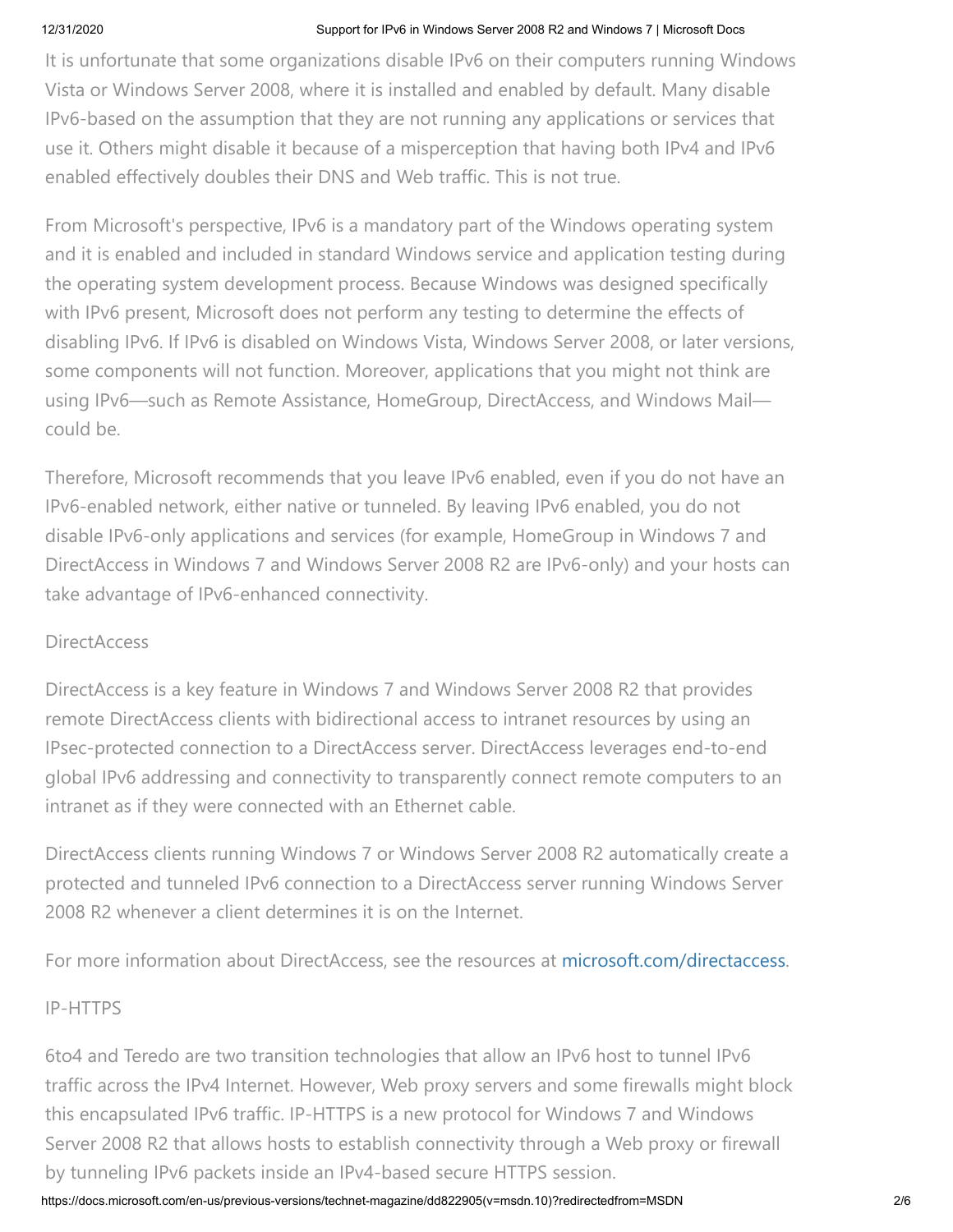### 12/31/2020 Support for IPv6 in Windows Server 2008 R2 and Windows 7 | Microsoft Docs

IP-HTTPS is used by DirectAccess only when the client cannot connect to the DirectAccess server using any of the other standard IPv6 connectivity protocols—native IPv6, Teredo, or 6to4. You can configure IP-HTTPS behavior with Netsh.exe command-line tool commands in the netsh interface httpstunnel context or with the new IP-HTTPS State Group Policy setting described later in this article.

# Teredo Server and Relay

Windows Server 2008 R2 includes support for Teredo server and relay functionality. Previous versions of Windows included support only for a Teredo client and a Teredo hostspecific relay. To understand what this means, let's step back and review some background on Teredo.

Teredo is an IPv6 transition technology defined in RFC 4380 that provides unicast IPv6 connectivity across the IPv4 Internet for hosts separated from the Internet by a Network Address Translation (NAT) device that does not support 6to4 or native IPv6 addressing.

A Teredo client tunnels IPv6 packets to either other Teredo clients or to nodes on an IPv6 network, such as the IPv6 Internet, through a Teredo relay or Teredo host-specific relay. A Teredo client communicates with a Teredo server to configure a Teredo-based IPv6 address or to help initiate communication with other Teredo clients or hosts on the IPv6 Internet.

A Teredo relay is a router that forwards packets between Teredo clients on the IPv4 Internet and hosts on the IPv6 Internet. A Teredo host-specific relay is an IPv6/IPv4 node that has an interface and connectivity to both the IPv4 Internet and the IPv6 Internet and can communicate directly with Teredo clients over the IPv4 Internet, without the need for an intermediate Teredo relay.

Prior to Windows Server 2008 R2, Microsoft deployed Teredo servers on the Internet that Windows-based Teredo clients use by default, and left it to ISPs to deploy additional Teredo servers and relays for their customers.

# Configuring a Teredo Server

The DirectAccess Setup wizard automatically configures Teredo server and relay functionality on the DirectAccess server and configures DirectAccess clients to use that DirectAccess server as a Teredo server and relay. To manually configure a computer running Windows Server 2008 R2 as a Teredo server, connect the computer to the IPv4 Internet and configure two consecutive, public, static IPv4 addresses on the Internet interface. For example, configure the Internet interface with the IPv4 addresses 131.107.41.171 and 131.107.41.172. Then, at a command prompt, run the netsh interface teredo set state server FirstIPAddress command.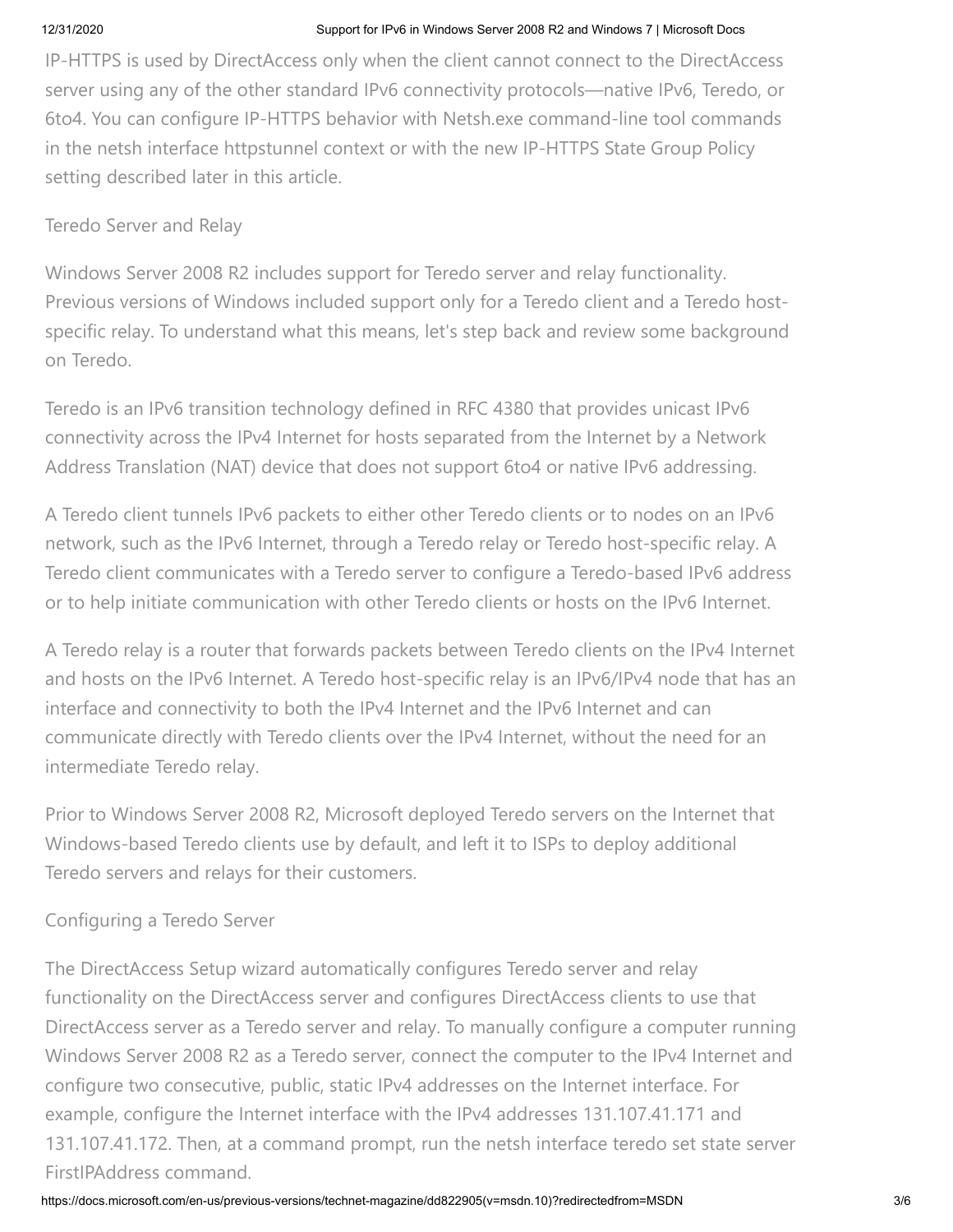### 12/31/2020 Support for IPv6 in Windows Server 2008 R2 and Windows 7 | Microsoft Docs

By default, Windows-based Teredo clients resolve the name teredo.ipv6.microsoft.com to determine the IPv4 address of the Microsoft Teredo server on the Internet. If you deploy your own Teredo server, you must configure your client computers with either the first IPv4 address of your Teredo server or a DNS name that resolves to that same IPv4 address. You can use the netsh interface teredo set state server=NameOrFirstIPv4Address command to configure your hosts with your Teredo server. Alternatively, for computers running Windows 7 and Windows Server 2008 R2, you can use the Teredo Server Name Group Policy setting described in this article.

# Configuring a Teredo Relay

Teredo host-specific relay functionality is enabled by default, but the host is acting as an endpoint, rather than a router. In contrast, a Teredo relay forwards IPv6 packets between interfaces corresponding to the IPv4 Internet and an IPv6 network, which could be an intranet or the IPv6 Internet.

To enable relay functionality, you need to enable forwarding on the Teredo interface and the interfaces that connect to your IPv6 network. Examples of such interfaces are an Ethernet interface for a native IPv6 intranet or your Intra-Site Automatic Tunnel Addressing Protocol (ISATAP) interface if you are using ISATAP for IPv6 connectivity on your intranet. Use the netsh interface ipv6 set interface interface=InterfaceNameOrIndex forwarding=enabled command to enable forwarding on the appropriate interfaces.

# Group Policy Settings for Transition Technologies

You can centrally configure settings for IP-HTTPS, Teredo, 6to4, and ISATAP through Group Policy for computers running Windows 7 or Windows Server 2008 R2. In previous versions of Windows, you had to configure the equivalent settings through Netsh.exe commands.

You'll find these settings in the Group Policy Management Editor snap-in at Computer Configuration|Policies|Administrative Templates|Network|TCP/IP Settings|IPv6 Transition Technologies. **Figure 2** shows the new Group Policy settings.

| Setting<br>name    | Description                                                                                                                                              | Netsh.exe<br>command<br>equivalent            |
|--------------------|----------------------------------------------------------------------------------------------------------------------------------------------------------|-----------------------------------------------|
| 6to4 Relay<br>Name | Allows you to specify a 6to4 relay name for a 6to4 host. A<br>6to4 relay is used as a default gateway for IPv6 network traffic<br>sent by the 6to4 host. | netsh interface<br>6to4 set relay<br>$name =$ |

Figure 2 IPv6 Transition Technologies Group Policy Settings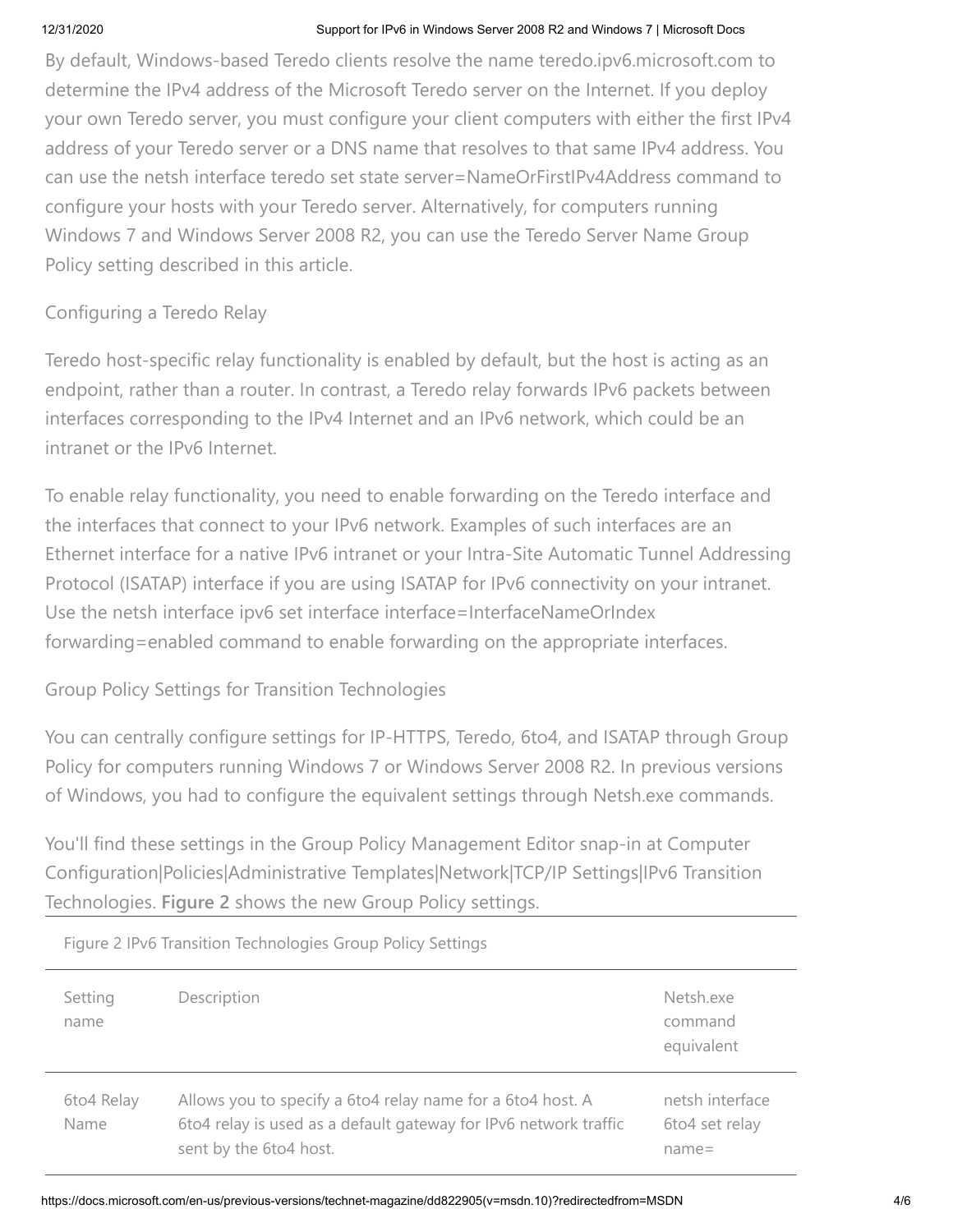Support for IPv6 in Windows Server 2008 R2 and Windows 7 | Microsoft Docs

| 6to4 Relay<br>Name<br>Resolution<br>Interval | Allows you to specify the interval at which the 6to4 relay<br>name is resolved.                                                                                                   | netsh interface<br>6to4 set relay<br>interval=          |
|----------------------------------------------|-----------------------------------------------------------------------------------------------------------------------------------------------------------------------------------|---------------------------------------------------------|
| 6to4 State                                   | Allows you to configure the state of the 6to4 client.                                                                                                                             | netsh interface<br>6to4 set state=                      |
| IP-HTTPS<br>State                            | Allows you to configure the state of the IP-HTTPS client.                                                                                                                         | netsh interface<br>httpstunnel set<br>interface state=  |
| <b>ISATAP</b><br>Router<br>Name              | Allows you to specify a router name or IPv4 address for an<br><b>ISATAP</b> router.                                                                                               | netsh interface<br>isatap set<br>router name=           |
| <b>ISATAP</b><br>State                       | Allows you to configure the state of the ISATAP host.                                                                                                                             | netsh interface<br>isatap set<br>$state =$              |
| Teredo<br>Client Port                        | Allows you to specify the UDP port the Teredo client will use<br>to send packets.                                                                                                 | netsh interface<br>teredo set state<br>clientport=      |
| Teredo<br>Default<br>Qualified               | Allows you to set Teredo to be ready to communicate. By<br>default, Teredo enters a dormant state when not in use. The<br>qualification process brings it out of a dormant state. | N/A                                                     |
| Teredo<br>Refresh<br>Rate                    | Allows you to configure the rate at which Teredo clients<br>refresh the NAT translation table.                                                                                    | netsh interface<br>teredo set state<br>refreshinterval= |
| Teredo<br>Server<br>Name                     | Allows you to specify the name of the Teredo server.                                                                                                                              | netsh interface<br>teredo set state<br>$servername =$   |
| Teredo<br>State                              | Allows you to specify the state of the Teredo service.                                                                                                                            | netsh interface<br>teredo set state<br>$type =$         |

The DirectAccess Setup wizard uses these Group Policy settings to configure DirectAccess clients with the DirectAccess server as the Teredo server, the IP-HTTPS server, the 6to4 relay, and the ISATAP router. You can also use them independently of DirectAccess to